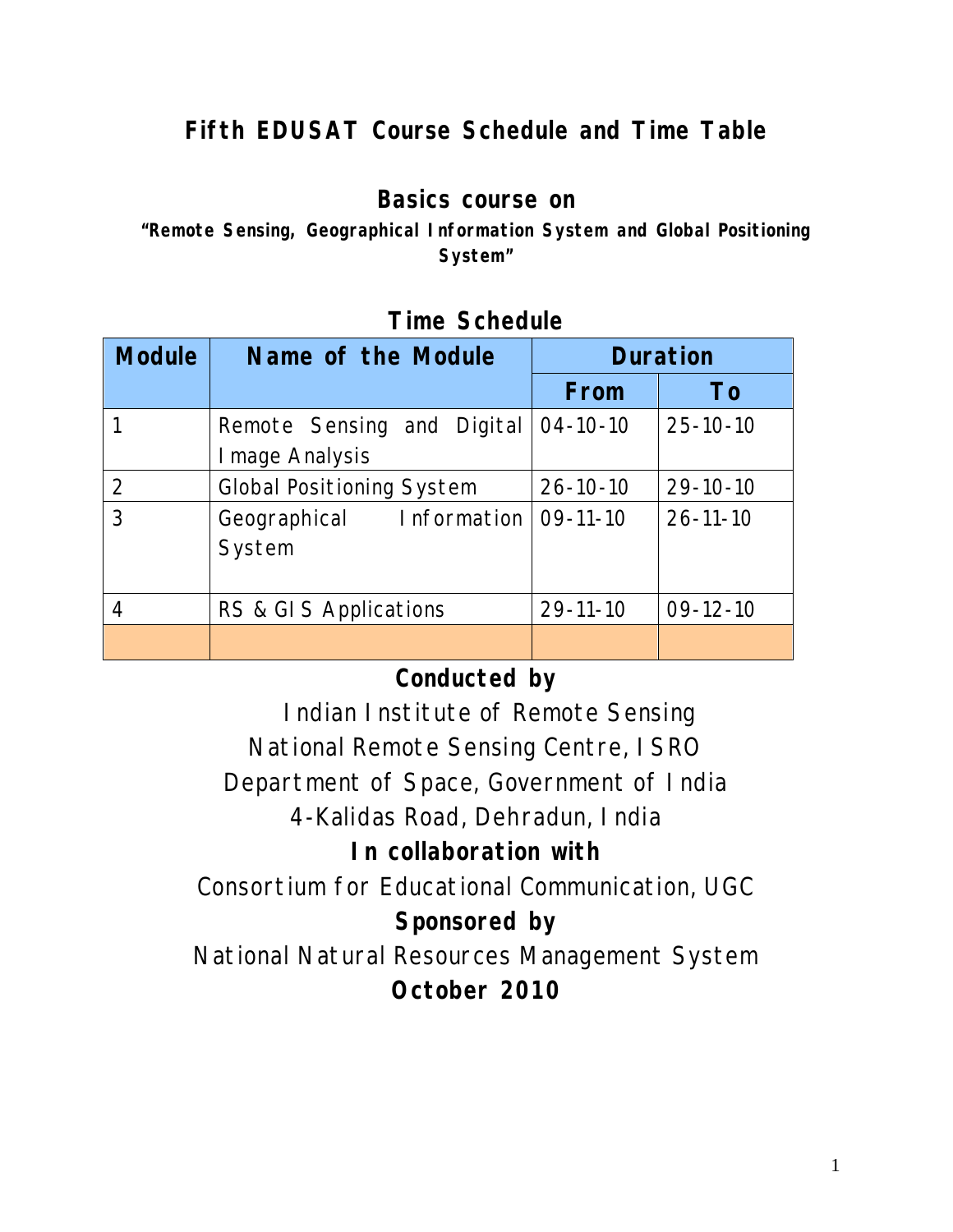#### **MODULE 1: REMOTE SENSING & DIGITAL IMAGE ANALYSIS MODULE COORDINATOR: Mrs. Minakshi Kumar (minakshi@iirs.gov.in) 4 th Oct 2010 – 25th Oct 2010**

| <b>Date</b>             | Day       | <b>Time</b>          | <b>Topic</b>                | <b>Speaker</b>     |
|-------------------------|-----------|----------------------|-----------------------------|--------------------|
| 4 Oct 10                | Monday    | 1530-1700hrs         | Principles of<br>Basic      | Hina Pande         |
|                         |           |                      | <b>Remote Sensing</b>       |                    |
|                         |           | 1700-1730hrs         | Session<br>Interactive      |                    |
|                         |           |                      | (Query)                     |                    |
| 5 Oct 10                | Tuesday   | 1530-1700hrs         | Observation<br>Earth        | Ashutosh Bhardwaj  |
|                         |           |                      | <b>Sensors</b><br>and       |                    |
|                         |           |                      | Platforms                   |                    |
|                         |           | 1700-1730hrs         | Session<br>Interactive      |                    |
|                         |           |                      | (Query)                     |                    |
| $6$ Oct $10$            | Wednesday | 1530-1700hrs         | Signatures<br>Spectral      | Shefali Agrawal    |
|                         |           |                      | Different<br>of             |                    |
|                         |           |                      | <b>Landcover Features</b>   |                    |
|                         |           | 1700-1730hrs         | Interactive<br>Session      |                    |
|                         |           |                      | (Query)                     |                    |
| 7 Oct 10                | Thursday  | 1530-1615hrs         | Thermal<br>Remote           |                    |
|                         |           |                      | Sensing                     | <b>Yogesh Kant</b> |
|                         |           | 1615-1630hrs         | Interactive<br>Session      |                    |
|                         |           |                      | (Query)                     |                    |
|                         |           | 1630-1715hrs         | Microwave<br>Remote         |                    |
|                         |           |                      | Sensing                     | Shashi Kumar       |
|                         |           | 1715-1730hrs         | Session<br>Interactive      |                    |
|                         |           |                      | (Query)                     |                    |
| 8 Oct 10 to 17 Oct 2010 |           | (Navaratri Holidays) |                             |                    |
| 18 Oct 10               | Monday    | 1530-1700hrs         | Visual<br>Image             | Hina Pande         |
|                         |           |                      | interpretation              |                    |
|                         |           | 1700-1730hrs         | Interactive<br>Session      |                    |
|                         |           |                      | (Query)                     |                    |
| 19 Oct 10               | Tuesday   | 1530-1700hrs         | Digital<br>Image            | Minakshi Kumar     |
|                         |           |                      | Processing:<br><b>Basic</b> |                    |
|                         |           |                      | Concepts                    |                    |
|                         |           |                      | Rectification<br>and        |                    |
|                         |           |                      | Registration                |                    |
|                         |           | 1700-1730hrs         | Session<br>Interactive      |                    |
|                         |           |                      | (Query)                     |                    |
| 20 Oct 10               | Wednesday | 1530-1700hrs         | Image Enhancement           | Poonam S. Tiwari   |
|                         |           |                      | techniques                  |                    |
|                         |           | 1700-1730hrs         | Interactive<br>Session      |                    |
|                         |           |                      | (Query)                     |                    |